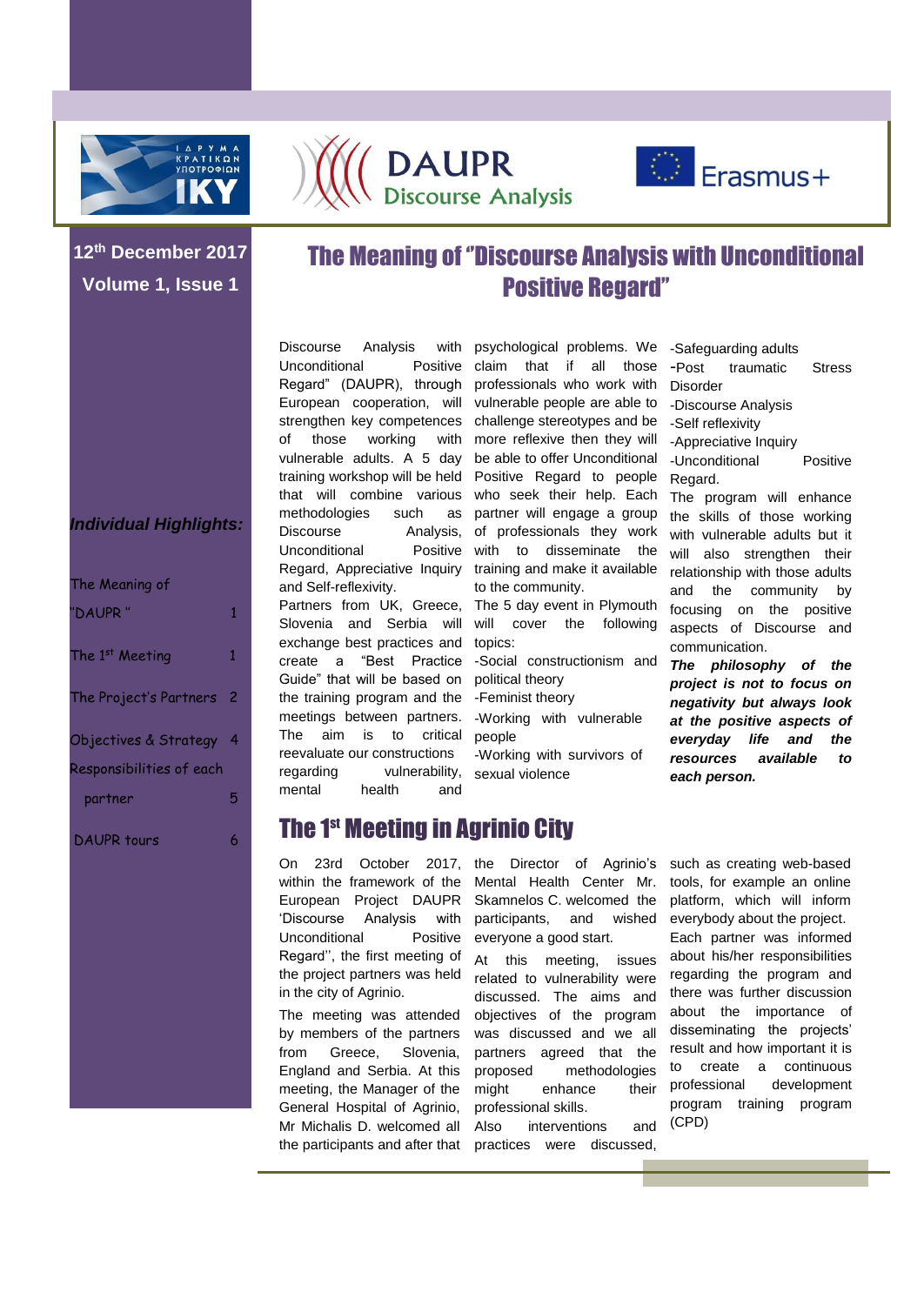



''DAUPR'' – Our Partners

MHCA is a Regional Public Organization that belongs to the National Health System in Greece. We are funded only from the Greek Government. MHCA has 14 employees: psychiatrist, psychologist, sociologist, social worker, nurses, health visitors and so on. It offers not for profit mental health services to our regional province Aitoloakarnania (270.000 inhabitants) to teenagers and adults who face mental health problems. We are developing programmes that target the prevention, reconnaissance and therapy of the mental health problems relevant to declared community needs. All our services target the most appropriate therapeutic intervention for every person on an individual basis in cooperation with colleagues

and look for best practices that deliver best results. The services include:

1. Psychiatric Diagnosis, and systematic follow up and therapeutic – pharmaceutical confrontation.

2.Psychotherapeutic

intervention to individual and groups.

- 3. Psychological support.
- 4. Psychosocial support and rehabilitation.
- 5. Research.
- 6. Crisis intervention.

7. Visit at home – mobile psychiatric team.

In addition, a very big part of our job is the intervention to the community in order to inform, to sensitize the public for mental health issues. These services in cooperation with other local or national organizations are target to the prevention of

through health and mental health educational programmes that take place to the primary and secondary education. We also target the prompt recognition of mental health problems through scientific information and removal of ignorance and fear (stigma) surrounding mental health issues through provision of training and education.

the mental health problems

We have a lot of experience (more than 20 years) in education - more than 2,000 people in our province have been educated in small group work (15-20 persons per group). Also we are in collaboration with local and neighborhood public organizations who work in the field of mental health.



Mental health charity Plymouth & District Mind formed in 1984 and delivers mental health support to the people of Plymouth. In 2004 Plymouth Mind led a local consortium of 5 organisations, including the local office of a national organisation, Working Links. We have developed and transferred a level 3 community mental health training programme to Slovenia, Poland, Greece and Lithuania. PADM employs 13 staff, currently, and many of them empower support groups, such as "Understanding Depression", "Explore Your Anger", "How to manage your money" deliver self harm awareness and a full

range of mental health training to adult learners and community groups. In January 2013 PADM opened its "Plymouth Recovery College" to facilitate inclusion of disadvantaged participants. The aim of the Recovery College is to help people move forward in their journey, fulfill their potential and attain a better quality of life. PADM provides services to an average of 400 mental health service users, their carers and support workers, per month. PADM vice-chairs the Plymouth Mental Health Providers Network and leads on local strategic action plans in mental health.

PADM is accredited to deliver Mental Health First Aid and ASIST to all stakeholders

involved in suicide intervention and positive mental well being. We also run IMPRESS project (Innovative and Meaningful Post Recruitment Employment Support Services). PADMA have a level 3 Quality Mark (highest level) from

National Mind. PADM staff ethos is from a position of unconditional positive regard for vulnerable adults.

PADM has a specific expertise in developing and accreditating bespoke training packages for learners. Together with other partners we created the Plymouth Development Tool for Vocational Training

[\(http://141.163.201.246/developmentt](http://141.163.201.246/developmenttool/index.php)) [ool/index.php\).](http://141.163.201.246/developmenttool/index.php)) This tool will underpin local stakeholder input into local delivery of the final training program.

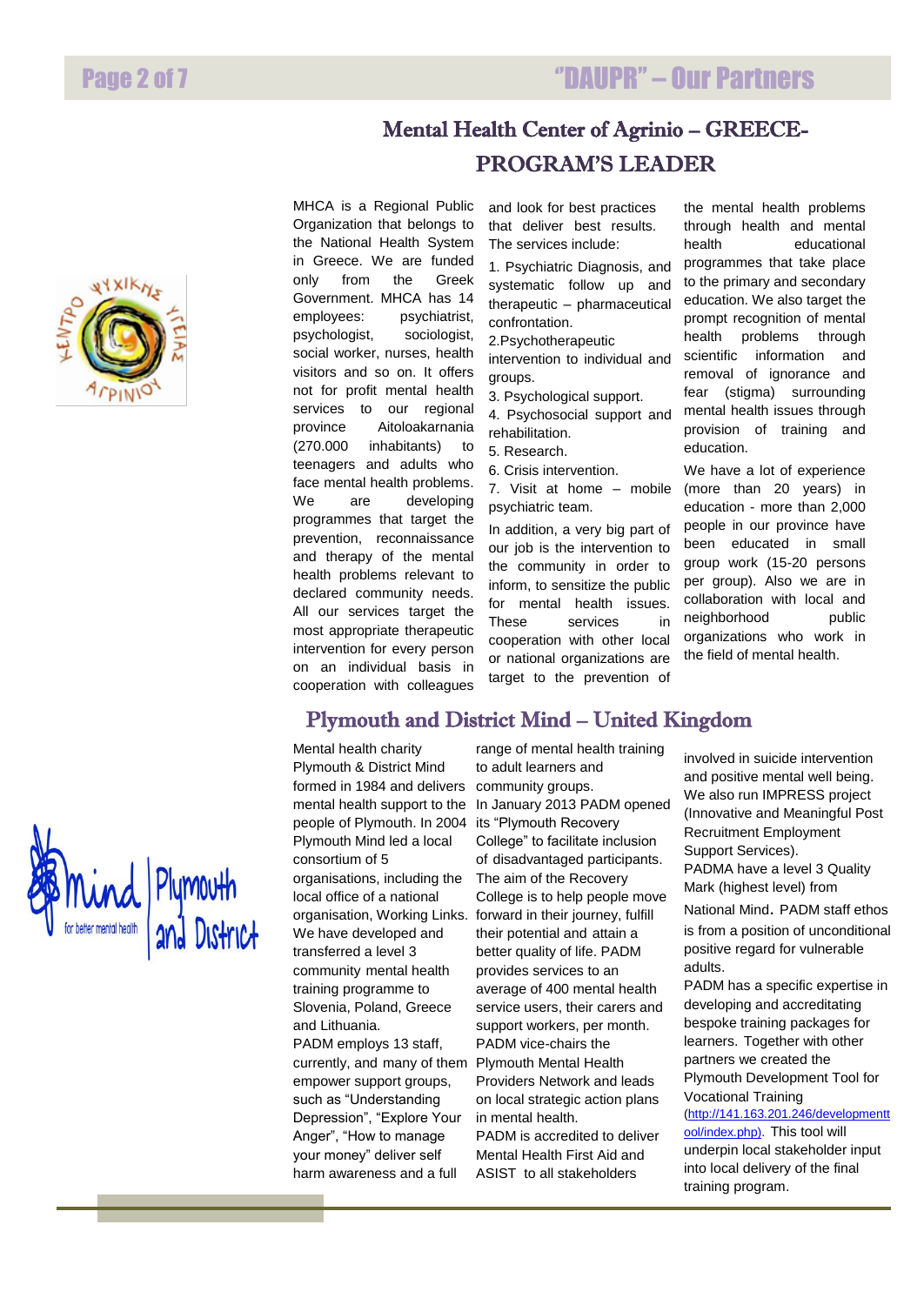#### ODYSSEUS, Centre for the prevention of abuses and the promotion of psycho-social rehabilitation

July of Centre for the prevention of abuses and the promotion of psycho-social rehabilitation-ODYSSEUS is scientifically supervised by OKANA- the national organization against drugs. ODYSSEUS is an organization that opened in<br>July of 1998. We are We are responsible for running prevention programs according to the needs of the population of Aitoloakarnania, which is the biggest prefecture in Greece. Its' scientific team offers a variety of prevention programs More specifically in collaboration with the Health and the Education ministry we offer educational programs in schools (primary and secondary education). All our services are offered for free.

engage children to think critically about what primary prevention means. More The education. prevention programs are not Due to the financial and social speeches) but actively involve all children by using various population for counseling. exercises.

about:

- Drugs and psychosocial implications

- Alcohol and social behavior
- Smoking
- Bullying and violence in the school environment
- Anxiety disorders related with puberty
- Gender identies- Equality
- Psychological and emotional health.

We are trying to actively We are also offering training for teachers of and secondary

only theoretical (educational crisis in Greece we also cover the requests of the

experiential techniques and Each year our team runs long specifically our prevention groups cover a variety of topics programs in schools are depending on each year's term parents' groups. Those needs of the parents.

> their Odysseus also runs women's empowerment art-therapy groups.

> > ODYSSEUS also runs educational campaigns for the community that promote psychosocial health. This year we trained volunteers from the region of Aitolokarnania that want to be active citizens and offer their help to vulnerable people.



KIEMTERO FIIPIOAKREATEK TIOAN EELAPTITATEKOM KAN **FIPOATOFIE THE WYXOKONNOMIKIE YFILM**S **Representative Encyclopedia Andrica ROAMZZEAZ** 

#### SENTPRIMA – SLOVENIA

ŠENTPRIMA is a private institute for counselling, training and rehabilitation of people with disability, especially for people with mental health disorders. It was founded 2005 by ŠENT – Slovenian association for mental health.

The main programme or activity of ŠENTPRIMA is vocational rehabilitation.

Its services are carried out in Ljubljana, Kočevje, Koper, Postojna Sežana by team of professional workers such as occupational medical doctor, psychiatrist, psychologist, sociologist, social worker, vocational therapist, social pedagogue etc. Team consists of more than 30 different professional

#### workers.

Other activities which Šentprima carries out are also very important or even basic for successful training, rehabilitation and employment of persons who are involved in vocational rehabilitation. Those are:

- supported employment

informing, counselling people with disabilities, employers, professional workers (fields: training and employment of people with disabilities, mental health, community care, social economy, human resource management)

- education programmes for people with disabilities, employers, professional workers (fields: training and employment of people with disabilities, mental health, community care, social economy, human resource management)

- cooperation with centre for development of vocational rehabilitation, cooperation in different international projects on the field of psychosocial and vocational rehabilitation for people with mental health problems, training and employment of people with disabilities, mental health, community care, social economy, human resource management.

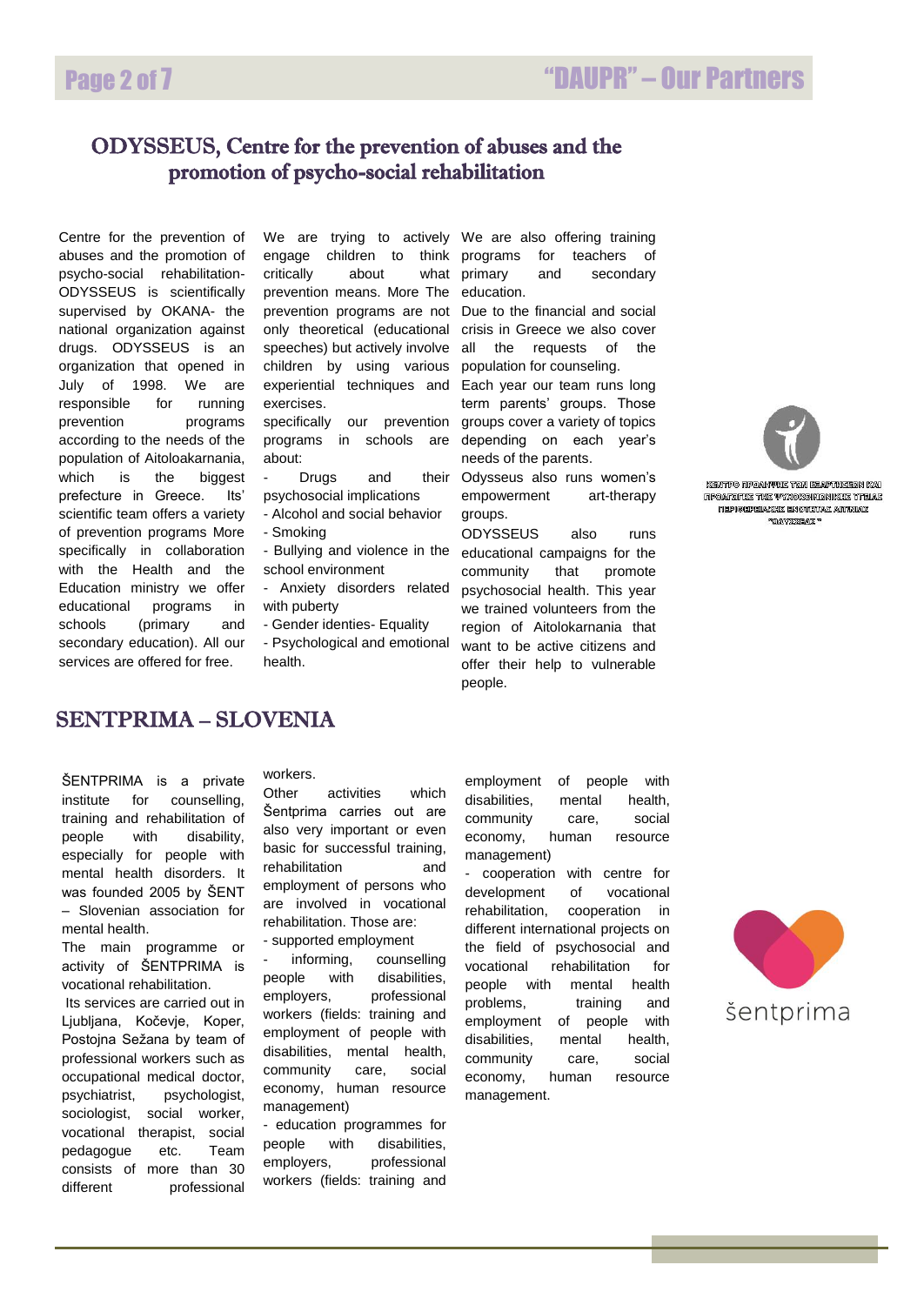## Page 2 of 7  $\blacksquare$



#### ASTRA - SERBIA

Since 2002 ASTRA is running the SOS hotline for victims of trafficking one of the first in the Regional and still the only one in Serbia. From the begging of its work up today ASTRA supported 485 victims of trafficking and received 28846 calls through the SOS hotline. Since 2012 ASTRA is running European number for missing children. Up today through this number ASTRA received 29315 calls and worked on 487 cases of missing children.

Within the direct assistance program ASTRA developed the network of 30 lawyers specialized for representing victims of trafficking in the court as well as network of 20 psychotherapists of different orientation trained to work with trafficking trauma. Reintegration program was additionally strengthened by and worldwide. As a contribution to local community capacity building and decentralization, ASTRA has also built and provided training to Serbian anti trafficking Network. ASTRA is a member of the world wide anti trafficking GAATW (http://www.gaatw.org/)

network and European anti trafficking NGO platform. Within the direct victims assistance program due to the needs of repatriation and reintegration of victims of trafficking ASTRA developed and cooperate on daily basis with formal (i.e. La strada international

http://lastradainternational.or g/) and informal network of NGOs who are service<br>providers. ASTRA is a ASTRA is a member of the European coalition monitoring the process of EU integration particularly chapters 23 and24. The launching of ASTRA Daily Center in

January 2007. It is intended primarily for victims who do not live in shelters and who are thus left outside any victim assistance scheme. ASTRA has published a large number of research publications, reports and educational materials on the topic of human trafficking. So far, ASTRA has conducted six large-scale media campaigns and for its needs developed the mailing list with more than 1000 mailing addresses.

To provide better help for its clients and to enhance<br>prevention and victim prevention protection mechanism, ASTRA cooperates, through networks or on case-to-case<br>basis with numerous numerous organizations from Serbia

# Project Objectives and Strategy

The main objective of the program is to strengthen the competences of those working with vulnerable adults. The main objective is innovative. It brings together 3 specific competences for practitioners who work with vulnerable adults. Namely: Unconditional Positive Regard (UPR), Discourse Analysis and Self-Reflexivity. Whilst taking the position at outset of "starting where your client is at" is the foundation for all who wish to work from a position of unconditional positive regard, it is arguably the most difficult to put into practice. Using self-reflexivity as a tool, DAUPR will create a training programme for continuous professional development (CVET) for

social workers and all who work with vulnerable adults. Whilst theory abounds in working with vulnerable adults, most concentrate on the paradigms of the client group itself, rather than on the practitioner. DAUPR will create a 5 day short term staff training event to look at the principles that underpin UPR and how to put them into practice in everyday working life of the practitioners. Partners will visit each other to exchange best practice and to build on the outcomes of the 5-day training event. Whilst the client group can differ, the underlying methodology for working with vulnerable adults is the same.

The fact that the subjects of the study will be the projects' scientific team is another innovative element. Most of the studies examine the quantitative parts of the phenomenon or the psychological profile of the survivor. In this project we want to examine the political and ideological constructions about vulnerable adults by investigating self reflectively how practitioners talk about their client group, in any of its manifestation (sex trafficking survivors, post traumatic stress, mental health etc).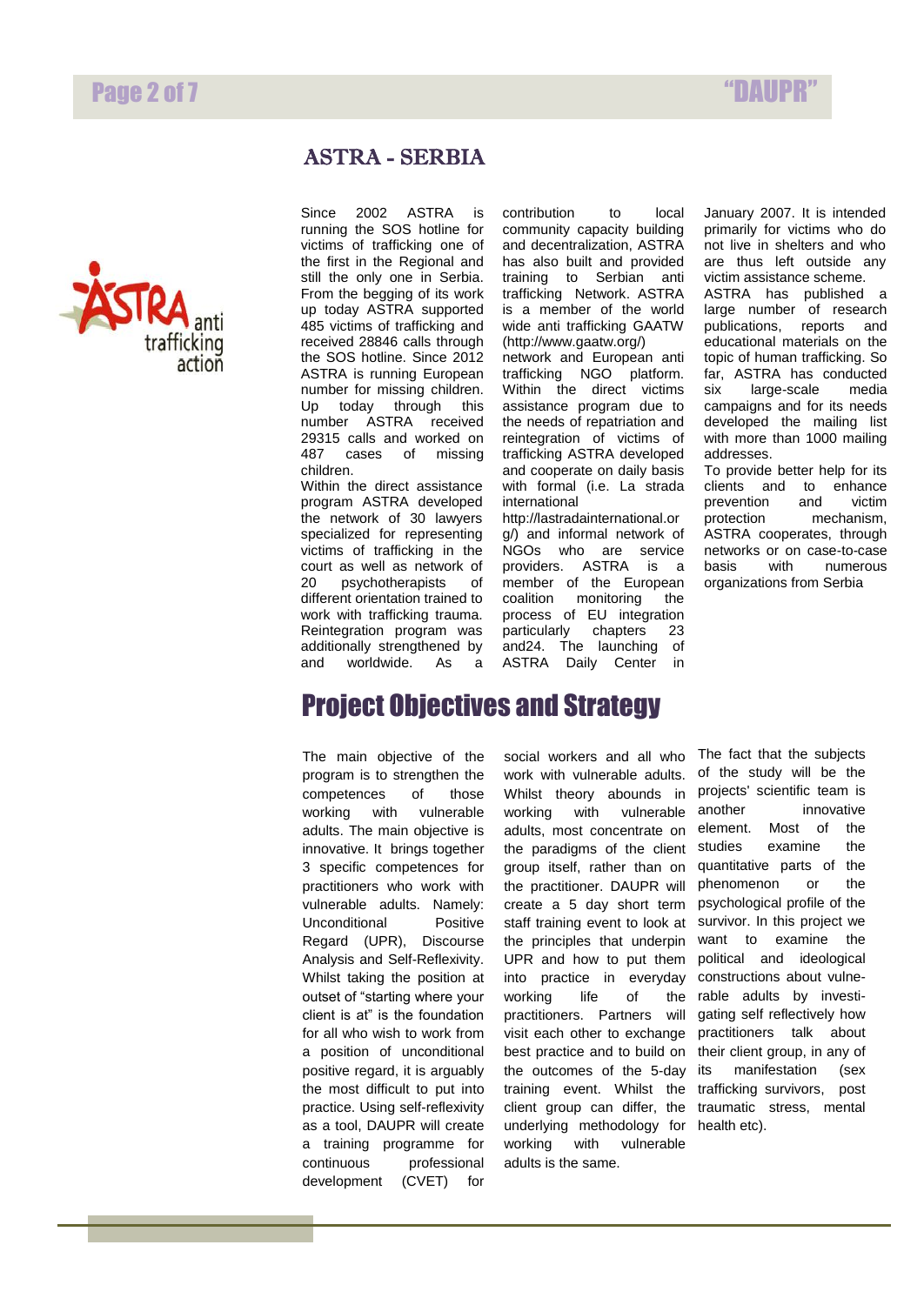# RESPONSIBILITIES OF EACH PARTNER

• **MHCA** responsible for project coordination, communication and budget monitoring.

• **ASTRA** has dissemination skills and we will be putting those into practice by allocating the task of dissemination of the project and the coordination and reporting of final local conference events. They will create a dissemination plan and present at the 1st partnership meeting.

• **PADM** will create the web site, project logo and be responsible for social media networking. PADM will host the 5-day Short Term Staff Training Event (November 2017) making use of their fully functional training room facilities. PADM will lead on the delivery of 2 five-week train the practitioner training courses delivered between months 9 and 20. PADM to create the Training and Best Practice Resource Guide at the end of the project, underpinned by stakeholder involvement using the PDTVT, and KOLB's experiential learning cycle.

• **SENTPRIMA** has extensive evaluation experience and we will make best use of these skills - will prepare the evaluation report for the project and a feedback evaluation of both local conference workshop events and dissemination conference events; they will lead on the collation of learner diaries from participants at the transnational partnership meetings to further inform the evaluation report.

• **ODYSSEUS** will create newsletters following each partner meeting; will lead on the local stakeholder committee recruitment and reporting; will contribute to all other partner tasks in order to gain further experience of working in an EU partnership project.

• **ALL partners** will be responsible for creating Europass Mobility Certificates  $-$  to be led by PADM, prior to the 5-day training event in Plymouth. All partners will be responsible for recruiting a team of 4 to participate in the short term staff training event.

• **Each partner** will recruit a local stakeholder committee of no fewer than 5 from all backgrounds related to working with vulnerable groups, to include those with lived experience and also policy and decision makers (locally) (led by ODYSSEUS).

• **Each partner** will nominate one of their team to participate in the project steering committee, led by MHCA. All project related decisions will be the responsibility of the steering committee, informed by each partner's local stakeholder committee.

• **ALL partners** will review the training programme and support PADM in discussions with OnCourse SouthWest to have the training programme accredited and mapped to the EQF post project.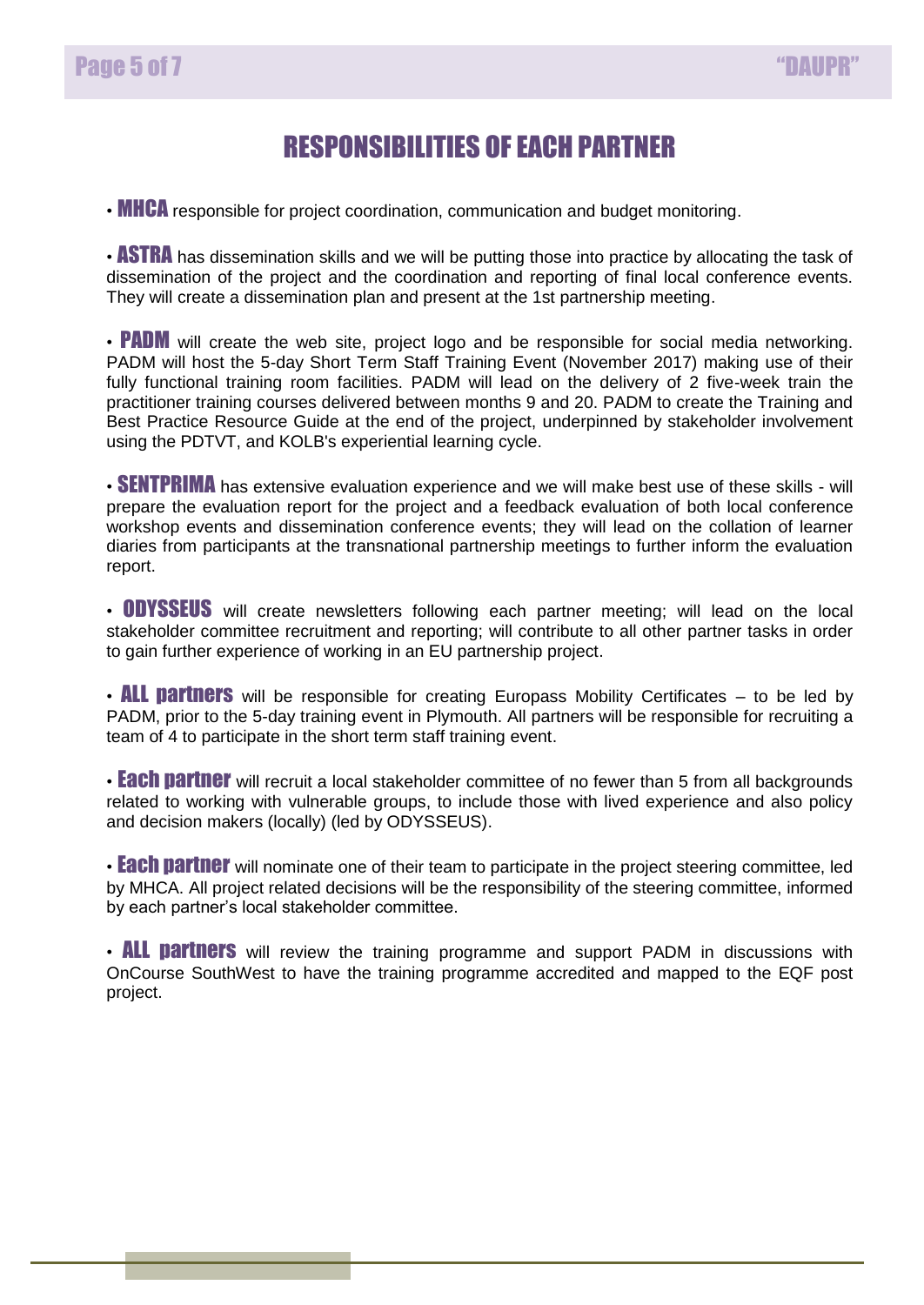

## Visiting an open hosting structure for people with mental health issues

 support framework, focusing on their reintegration into the community and promoting the Within the 1<sup>st</sup> meeting we visited one of the protective appartments from the open hosting structure that belongs to the General Hospital in Agrinio. Residents have previously been hospitalized in psychiatric departments or reside n previous housing structures ( eg. Hospitals, short-stay hostels, boarding schools, etc.) and have the potential to regain a high level of autonomy in their lives. In order to achieve this they need a therapeutic – stability of their mental health.

There we spoke with the people that live there and talked about their everyday life, their needs and their dreams.

## Visiting ELEPAP

 children with physical disabilities and developmental difficulties and at the same time ELEPAP-Rehabilitation for The Disabled, a rehabilitation centre with six branches throughout Greece and more than 77 years of history, supports the development of provides support to their families.

ELEPAP offers a series of integrated intervention programs for infants, pre-school and school- age children. Furthermore, ELEPAP cooperates with the Public Special Schools operating in its facilities.

Particular emphasis is placed on early diagnosis of childhood disability and developmental difficulties as well as early intervention for children belonging to risk groups. Interdisciplinary assessment identifies the needs of children that require special follow- up and support. Early intervention builds on the adaptability of early childhood and ensures the best developmental outcome.







*We're on the Web! See us at:*

### **[www.daupr.com](http://www.daupr.com/)**